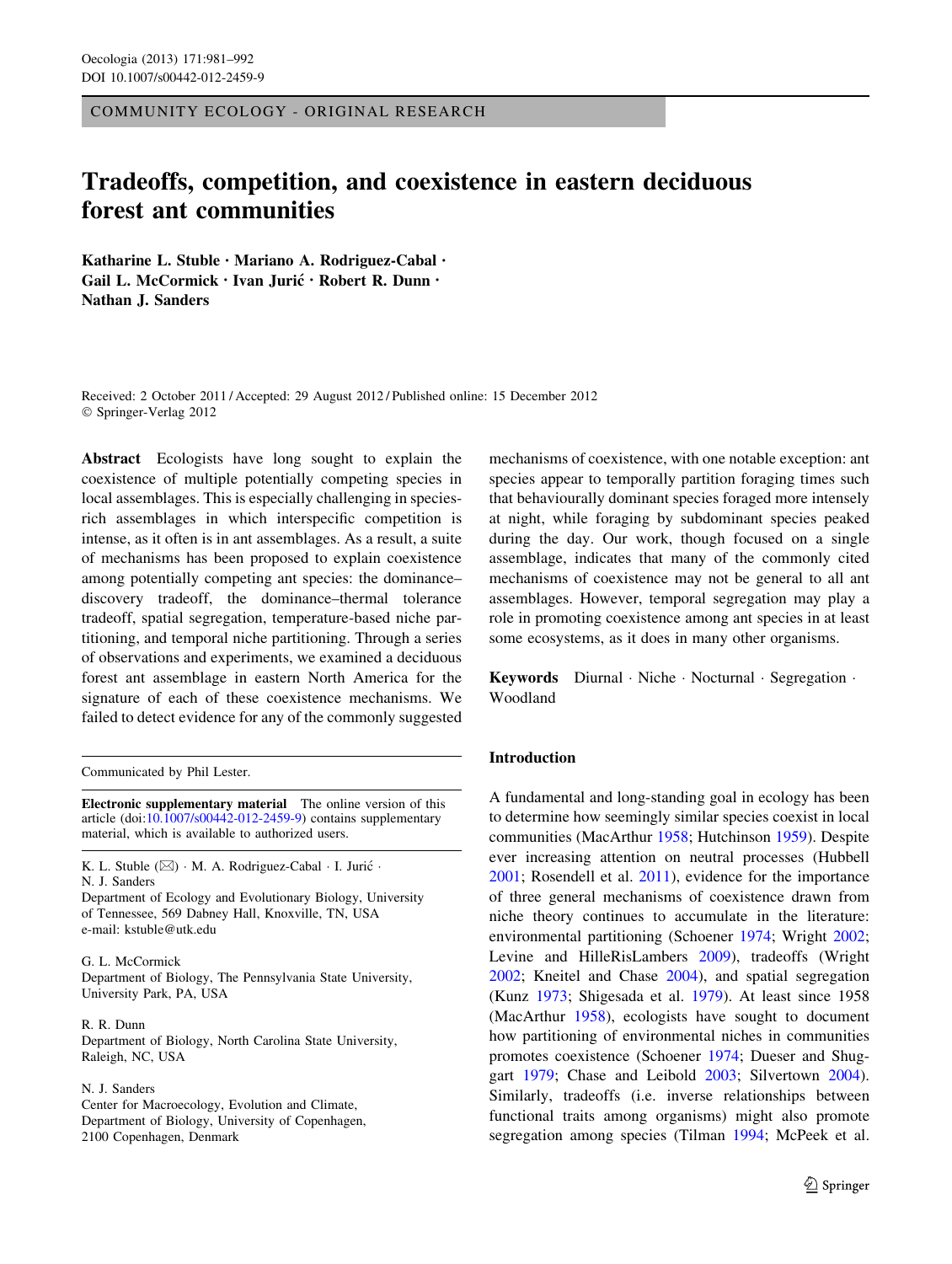[2001;](#page-10-0) Levine and Rees [2002;](#page-10-0) Yurewicz [2004\)](#page-11-0) if conditions are such that no one species is dominant under all conditions. Finally, species may be segregated in such a way that promotes coexistence, either at small or large spatial scales (Gotelli and McCabe [2002;](#page-10-0) Gotelli et al. [2010](#page-10-0)). While each of these mechanisms for coexistence may occur in at least some systems, their relative importance within a single community has largely been unexamined.

In ants, many species often coexist in local communities. For example, Silva and Brandão  $(2010)$  $(2010)$  reported 30 species in  $1 \text{ m}^2$  of leaf litter in eastern Brazil, and Andersen ([1983\)](#page-9-0) documented more than 80 species in 0.25 ha in semi-arid northwestern Victoria, Australia. In temperate systems, 10 species can occur in  $1 \text{ m}^2$  of litter, and 22 species might coexist in a 0.25-ha plot (Sanders et al. [2007c](#page-11-0)). Superficially, such diversity is surprising since competitive exclusion is often cited as playing a major role in controlling species density in ants, which often compete for food resources (Parr et al. [2005;](#page-10-0) Parr and Gibb [2010](#page-10-0)). Considerable research has focused on the coexistence of ant species and the factors that may be involved in promoting coexistence in ant communities (Parr and Gibb [2010\)](#page-10-0).

To our knowledge, no study has simultaneously examined a suite of tradeoffs and the potential for niche partitioning in a single ant community (or a single community of any taxon for that matter). In this study, we examine evidence for a suite of mechanisms with the potential to facilitate coexistence within a deciduous forest ant community in the southeastern United States. These mechanisms, described below, include the dominance–discovery tradeoff, the dominance–thermal tolerance tradeoff, spatial partitioning, temperature-based niche partitioning, and temporal niche partitioning.

# Dominance–discovery tradeoff

Tradeoffs in different ecological functions or tolerances among species are one of the most common explanations for coexistence in communities (Kneitel and Chase [2004](#page-10-0)). These tradeoffs may be universal, bounding similar taxa to the same tradeoffs despite being spatially isolated (Tilman [2011\)](#page-11-0). The dominance–discovery tradeoff suggests that coexistence is promoted by a tradeoff in behavioural dominance and resource discovery ability among ant species (Fellers [1987;](#page-10-0) Davidson [1998](#page-10-0); Adler et al. [2007](#page-9-0)). Behaviourally dominant ant species (typically defined as those species that can readily defend resources from other ant species) may find food more slowly than do subordinate species (Fellers [1987\)](#page-10-0). A dominance–discovery tradeoff can promote coexistence if the species able to find resources more quickly tend to be poor at defending those resources against other ant species, while species that find resources slowly tend to be more aggressive and are better able to dominate a food resource. A negative correlation between resource discovery ability and some measure of dominance among a suite of coexisting ant species is the signature of this tradeoff. A recent synthetic review of the subject suggests that there is only limited support for this tradeoff (Parr and Gibb [2011](#page-10-0)).

# Dominance–thermal tolerance tradeoff

The dominance–thermal tolerance tradeoff posits that behaviourally dominant ant species can forage under only a relatively narrow window of temperatures, while behaviourally subordinate ants can, and indeed need do, forage over a wider range of temperatures in order to avoid interference by dominant species (Cerdá et al. [1998](#page-10-0)). The signature of this tradeoff is a negative correlation between the thermal tolerance of a species and an estimate of its behavioural dominance. Evidence for the dominance– thermal tolerance tradeoff in ant assemblages comes from a variety of ecosystems (Cerdá et al. [1997,](#page-10-0) [1998](#page-10-0); Bestelmeyer [2000;](#page-9-0) Lessard et al. [2009\)](#page-10-0).

# Spatial partitioning

As in many other species (Gotelli and McCabe [2002\)](#page-10-0) ants may segregate space, thereby creating spatial mosaics, or checkerboard distributions of species within sites. Such non-random patterns of spatial distribution may indicate strong competition (Majer et al. [1994](#page-10-0); Albrecht and Gotelli [2001](#page-9-0)), though it is also possible that such patterns simply reflect differences among species in habitat/microhabitat preference (Ribas and Schoereder [2002](#page-10-0)). Spatial segregation can promote coexistence by reducing the frequency of interspecific encounters among species. The spatial arrangement of colonies appears to be structured by competition in several systems (Levings and Traniello [1981](#page-10-0); Ryti and Case [1992](#page-11-0)) and may influence variation in the use of patchy resources such as those mimicked by baits (Albrecht and Gotelli [2001](#page-9-0)). Spatial segregation can be particularly pronounced among behaviourally dominant ant species and has been found, for example, to produce a mosaic pattern in the distribution of dominant arboreal ants (Majer et al. [1994](#page-10-0); Pfeiffer et al. [2008](#page-10-0)). Evidence for spatial partitioning typically includes comparison of observed co-occurrence to the null expectation of co-occurrence in the absence of the proposed mechanism (Gotelli and Graves [1996](#page-10-0)). Observed overlap among species that is lower than expected is considered evidence that species are spatially segregated. However, several studies have failed to find evidence for spatial partitioning at local scales (Gotelli and Ellison [2002](#page-10-0); Ribas and Schoereder [2002](#page-10-0); Blüthgen and Stork [2007;](#page-9-0) Sanders et al. [2007a](#page-11-0)).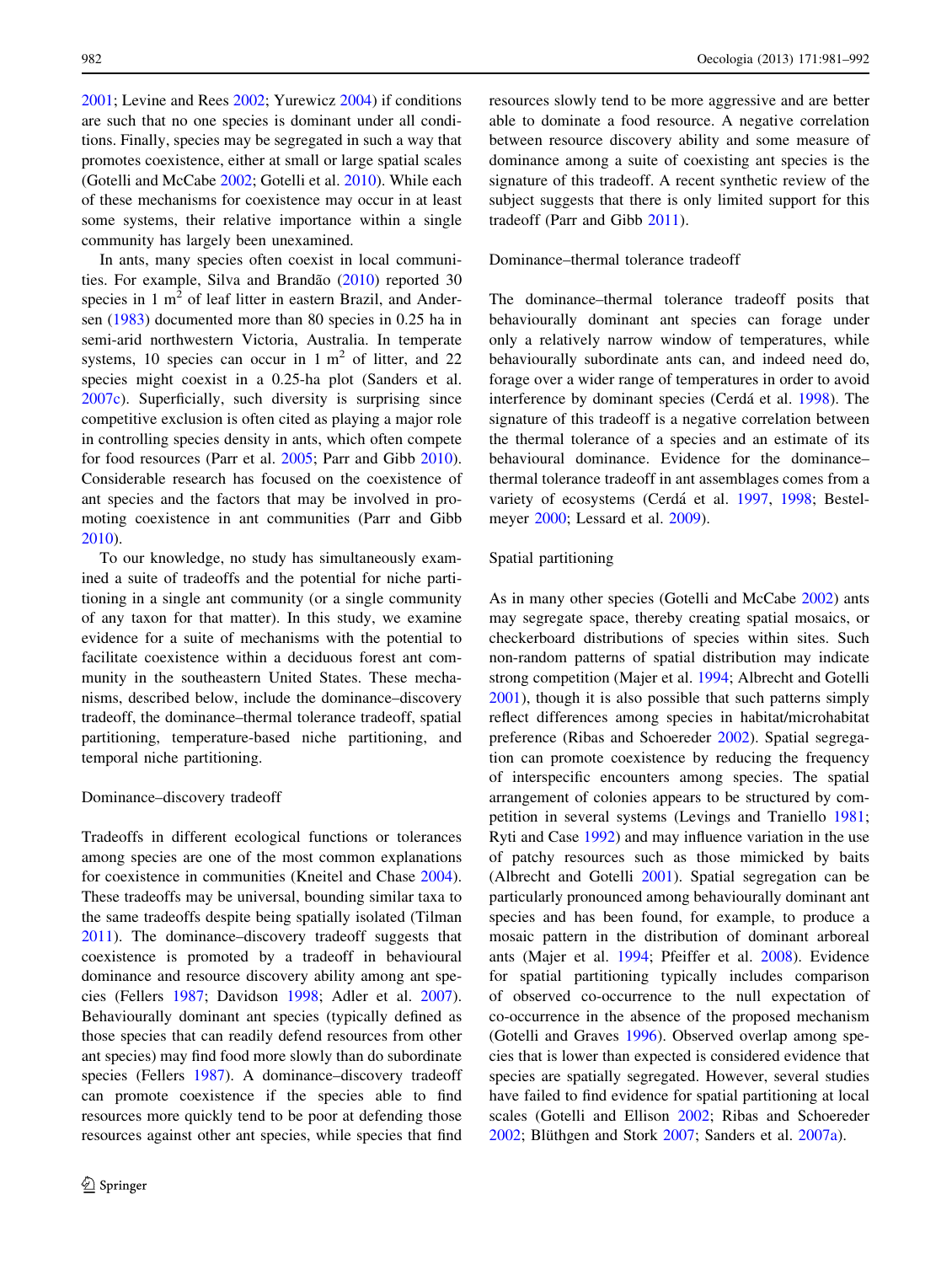#### Partitioning of environmental niches

In addition to segregating spatially, ants and other species may segregate among various aspects of microhabitat or microclimate, including temperature (Torres [1984;](#page-11-0) Kaspari [1993\)](#page-10-0). For instance, species in some systems segregate among times of day at which they forage (Kronfeld-Schor and Dayan [1999;](#page-10-0) Albrecht and Gotelli [2001;](#page-9-0) Gutman and Dayan [2005\)](#page-10-0). Several studies have found strong temporal segregation of ant species, and, for the most part, cite temperature as the factor regulating these patterns (Fellers [1989](#page-10-0); Cerdá et al. [1997;](#page-10-0) Albrecht and Gotelli [2001](#page-9-0)). Temperatures themselves, independent of time of day, can also be segre-gated by ant species (Torres [1984;](#page-11-0) Retana and Cerdá [2000](#page-10-0)).

The importance of each of these potential coexistence mechanisms has been examined alone, but never, to our knowledge, have they all been tested simultaneously in any single system, whether of animals, plants or other taxa. Here, we use observational data to search for signatures of each of these proposed mechanisms within a single ant assemblage in an eastern deciduous forest to determine which, if any, may play a role in promoting coexistence among 12 common ground-foraging ant species.

#### Materials and methods

#### Study site

We conducted this study within the Eno River Unit of Duke Forest, North Carolina, USA (35°52'N, 79°59'W, 130 m elevation). The area consists of an 80-year-old oak– hickory forest. The mean annual temperature is  $15.5 \text{ }^{\circ}\text{C}$ , and the area receives approximately 1,140 mm of precipitation annually.

# Ant Baiting

We sampled the ant community in the forest at 24 randomly chosen plots, spaced at least 50 m apart, within Duke Forest. The 50-m spacing is enough to assure that ants likely do not interact among plots. Within each plot, we arranged 12 baits [approximately 50 mg of cat food (14 % protein, 3 % fat, 1.5 % fiber) on a laminated white index card] directly on the leaf litter in a  $3 \times 4$  grid, spaced 10 m apart. Baits such as the ones we used here are commonly used in studies of ant community ecology to simulate naturally occurring, patchy, protein-rich food resources for which ants frequently compete (Fellers [1987](#page-10-0); Andersen [1992;](#page-9-0) Cerdá et al. [1997](#page-10-0); Albrecht and Gotelli [2001;](#page-9-0) Parr et al. [2005;](#page-10-0) Feener et al. [2008](#page-10-0); Lessard et al. [2009](#page-10-0)).

We sampled four of the plots once an hour for 24 h during non-rainy weather in June and July of 2009, always starting trials at 0800 hours. We sampled the other 20 plots every 15 min for 3 h from May through July of 2009 between 0830 and 2000 hours. Sampling during this time period assured that our sampling would overlap the seasonal period of peak ant foraging (Dunn et al. [2007\)](#page-10-0). Only one plot was sampled per day and each plot was sampled only once during the course of the study. During each observation, we counted the number of workers of each ant species present on the bait, noted the first interspecific interaction and indicated whether it was aggressive or neutral. Aggressive interactions were those in which one ant was expelled from the bait. For the aggressive interactions, we noted which species was dominant and which was subordinate. We classified a species as being behaviourally dominant (or winning) if after interacting with the other species it remained on the bait. The subordinate species was the species that left the bait following the interspecific encounter. Interactions in which neither ant left the bait following the interaction were recorded as neutral. At each bait, we also recorded the ground surface temperature of the leaf litter just outside of the four corners of the index card using a handheld infrared thermometer (Raytek $^{\circledR}$  Raynger ST). These four surface temperatures were then averaged to estimate the surface temperature of the ground in the vicinity of the bait at the time of the observation. We observed baits at night using a red light that was shone on the bait for fewer than 30 s at each check.

# Discovery ability

To determine the relative ability of each species to discover food resources, we positioned six baits in a circle (a discovery array) with a diameter of approximately 60 cm and baits spaced 30 cm from one another. Bait cards were not considered independent; rather, each array served as an experimental unit. We observed baits continuously, and each time an ant discovered a bait, we recorded the time to discovery (the amount of time between the bait being placed and its discovery) and the identity of the species that discovered the bait. The bait and the discovering ant were removed from the circle for the rest of the trial to prevent recruitment to the bait, which may have influenced discovery of the bait by subsequent species. Trials were conducted for 60 min or until all six baits had been discovered, and were conducted during both the day and the night. A total of 98 discovery trials were conducted. All trials took place outside the above-described baiting plots.

In order to account for the influence of relative abundance on discovery ability (described below), we placed a single pitfall trap (55 mm diameter by 75 mm deep) in the centre of the discovery array 24 hours after the discovery trial was conducted. The pitfall trap was open for 48 h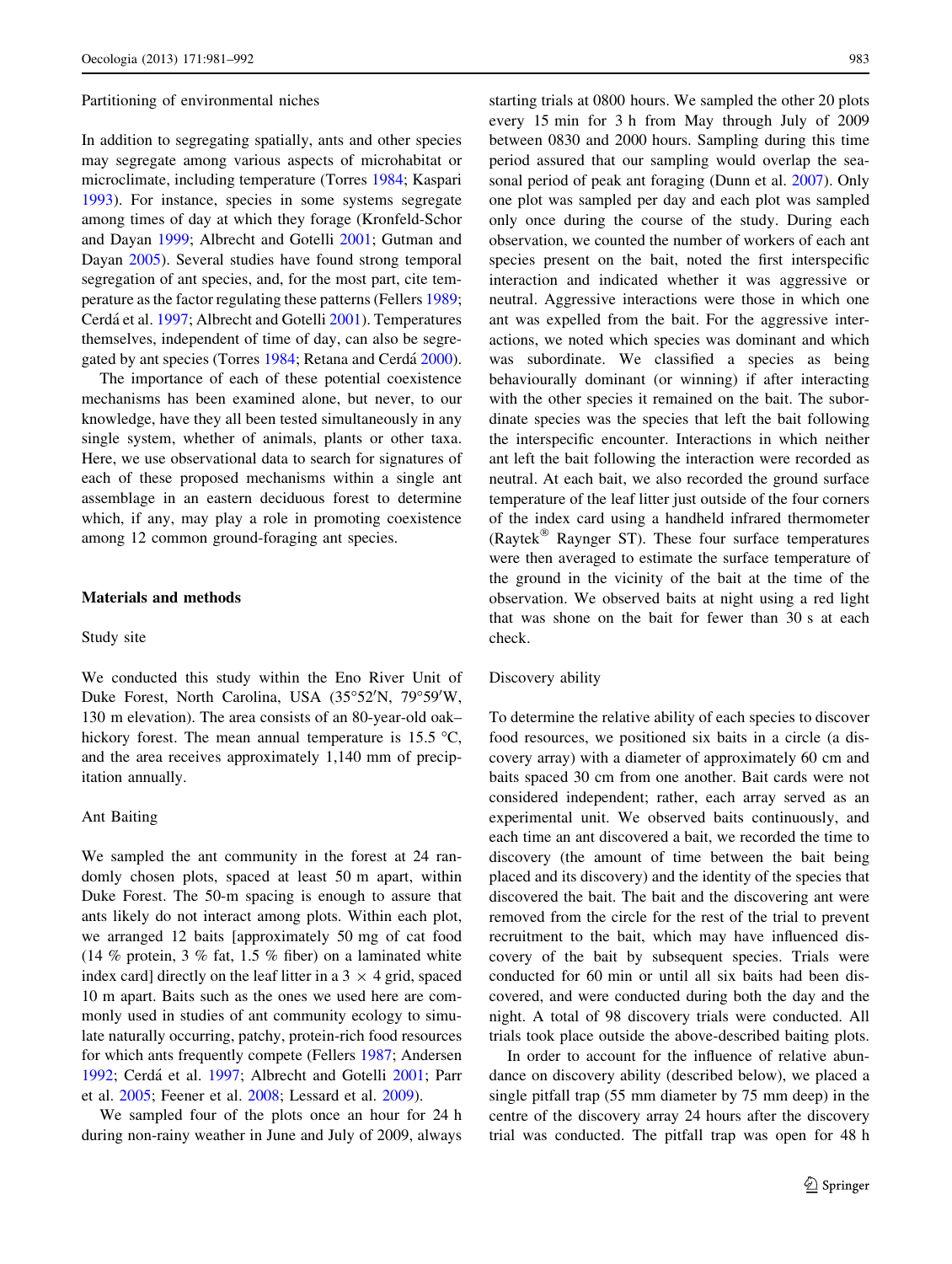before we collected and identified all of the ants in the trap. While pitfall traps may be slightly biased toward species that fall into traps more readily than others, pitfall traps do document the relative abundances of the species actively foraging on the surface of the ground (Gotelli et al. [2011](#page-10-0)), which is the case for the species examined here.

#### Analyses

For all analyses below, we considered only species that were observed on 12 or more occasions; attempting to estimate foraging conditions for rare species or species that were infrequently observed might have led us to make spurious conclusions. Except where noted, all analyses were conducted using SAS v.9.2.

#### Behavioural dominance rankings

We created a dominance hierarchy for the ants in the study system using two common methods: (1) the Colley dominance matrix and (2) proportion of aggressive interactions won. The Colley matrix was originally developed for the purpose of ranking American college football teams (Colley [2002\)](#page-10-0) and was first applied to ant communities by LeBrun and Feener ([2007](#page-10-0)). This matrix estimates dominance based on wins and losses as well as the relative strength of the opponents. A major advantage of Colley matrix relative to other methods of ranking species by dominance is that it does not require each species to have interacted with all other species in order to rank them relative to one another. For details on how the Colley matrix is calculated, see Colley ([2002\)](#page-10-0). We also calculated a dominance index for each species based on the proportion of aggressive encounters won by that species in the 24- and 3-h bait observations combined (Fellers [1987\)](#page-10-0). We found these two methods produced quantitatively similar hierarchies  $(r^2 = 0.90, p < 0.01)$  (Supplemental Table 1), and so we use the index based on proportion of aggressive encounters won (the Fellers method) as the metric of dominance in all analyses that follow. Additionally, we calculated credible intervals for the dominance index based on the Fellers method for each species using the binom.bayes function in the binom package in R. As mentioned above, we recorded a species as winning an encounter if it remained on the bait while the losing species left the bait. We included all interspecific interactions with a clear winner and loser in the creation of these dominance rankings. Interactions without a clear winner were not included in the ranking.

# Discovery ability

We used two methods to estimate discovery ability. In the first, we determined the total number of baits discovered by a species to provide a colony-level measure of discovery ability. In the second, the number of baits discovered by a species was standardised by the foraging activity of that species (as measured by the number of pitfalls the species fell into) to provide a measure of relative discovery ability. In this second method, a null expectation for the number of baits expected to be discovered by a given species was calculated as:  $(a/b) \times c$ ; where a is the sum of baits discovered by each species (baits discovered by species 1 + baits discovered by species  $2 + \cdots$ ; b is the sum of pitfalls from which each species was detected (species 1 pitfall occurrences + species 2 pitfall occurrences +  $\cdots$ ), and  $c$  is the number of pitfalls in which a given species was detected. A line was created by plotting the expected number of baits discovered as a function of the number of pitfall traps in which the species was present, representing the number of baits predicted to be found for a given occurrence of workers. We then calculated the distance from this line to the observed number of baits discovered by each species (the residuals). A positive value for the residual would indicate that the species finds more baits than would be expected based on its abundance while a negative value would indicate that the species finds fewer baits than would be expected based on the number of occurrences. We then used the residual as a metric of discovery ability (LeBrun and Feener [2007\)](#page-10-0).

We also calculated an estimate of discovery time for each species. Using the minimum discovery time for each species at each discovery array, we calculated the median time at which each species discovered baits, along with the 25th and 75th quantiles. Discovery times were not calculated for species that failed to discover baits.

# Dominance–discovery tradeoff

To test the importance of the dominance–discovery tradeoff in this system, we conducted two separate linear regressions. The first of these regressions used the raw number of baits discovered by each species as the measure of discovery ability regressed against dominance while the second used the residuals described above regressed against dominance; this second method corrects for relative abundance of species. A significantly negative relationship would indicate a tradeoff between behavioural dominance and the ability to discover food items by showing that behaviourally dominant species are less able to discover new food items (Fig. [1](#page-4-0)).

# Dominance–thermal tolerance tradeoff

To assess the importance of the dominance–thermal tolerance tradeoff in this community, we first determined the mean, minimum, maximum and standard deviation of the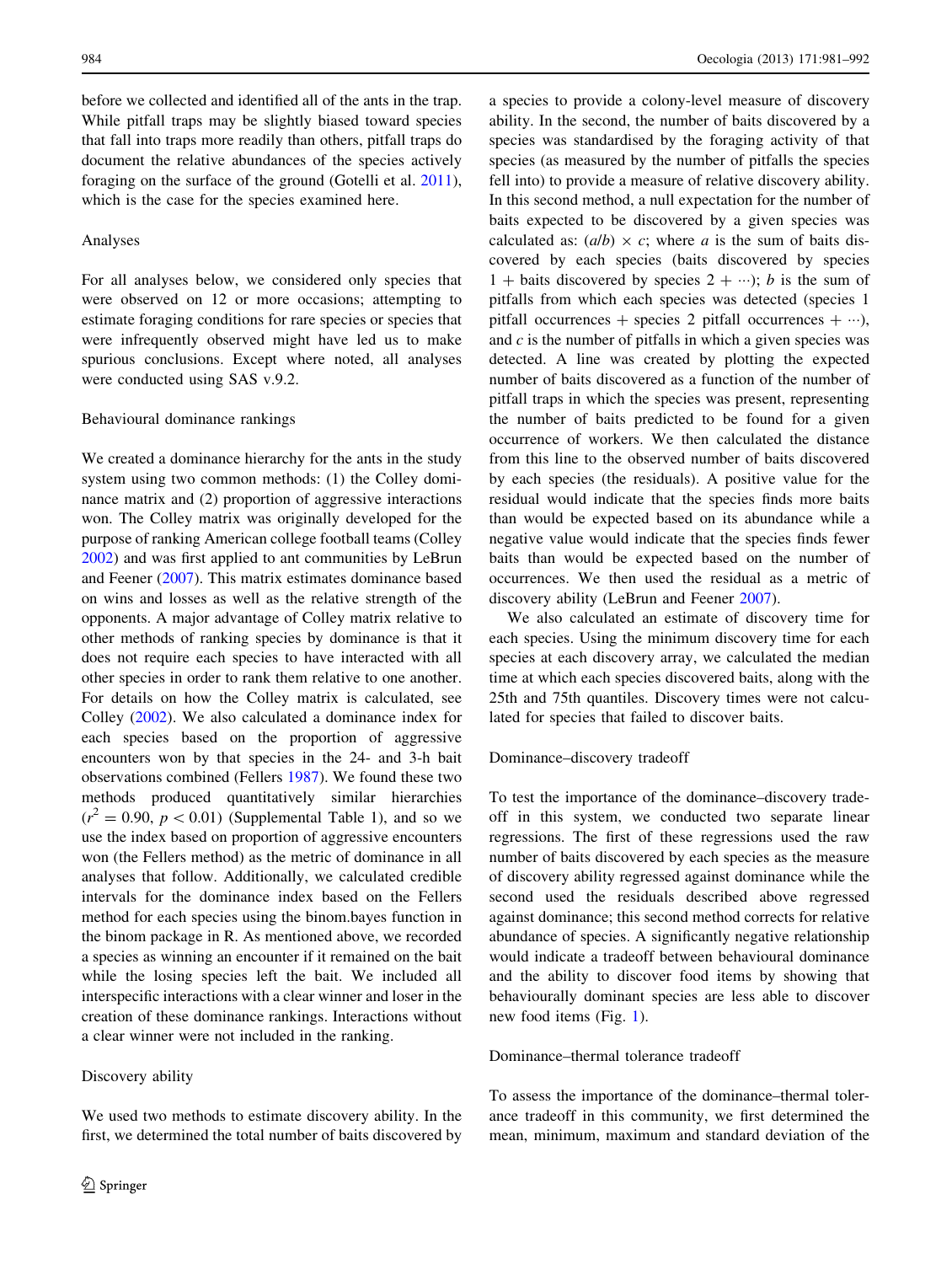<span id="page-4-0"></span>

Fig. 1 Predictions of the a dominance–discovery tradeoff, b dominance–thermal tolerance tradeoff, c spatial segregation, and d niche partitioning. a, b Each point represents a species. In (a), the overall pattern indicates that behaviourally dominant species tend to be less able to discover new food resources. In (b), the pattern indicates that behaviourally dominant species tend to be less tolerant of temperature

temperatures at which we observed each species foraging for all observations. We then used a simple linear regression to examine the relationship between each of these factors and the dominance index. A significantly negative relationship between the standard deviation of foraging temperatures and dominance indicates a tradeoff between dominance and the ability to forage at a broad range of temperatures. A positive relationship between minimum temperature and dominance would indicate a tradeoff between behavioural dominance and the ability to cope with low temperatures (Fig. 1).

#### Spatial analysis

We tested whether species partitioned baits by examining species co-occurrences among individual bait cards during the final hour of observations during the 3-h baiting trials. We used the final hour in order to document the outcome of both discovery and behavioural dominance. A species was considered present if it was detected on the bait at any point during the final hour of the trial. We then used these presence–absence data to calculate a C-score (Appendix 1) (Stone and Roberts [1990\)](#page-11-0).

# Temperature-based niche partitioning

To examine differences in foraging temperature among species, we considered foraging activity by each species in



extremes that are behaviourally subdominant species. In (c), each square represents a patch of space. Alternating black and white colouring indicates that species 1 and 2 segregate this space. In (d), each point represents the foraging effort of a given species in a given niche. We see that the three species segregate the niche space in which they forage maximally

each of nine  $2^{\circ}$ C temperature windows ranging from the coldest temperature window observed  $(20-22 \degree C)$  to the warmest window at which foraging was observed  $(36-38 \text{ °C})$ . For this analysis of niche space, only the 3-h baiting trails were used in order to eliminate the potentially confounding effects of dramatic shifts in temperature between day and night.

We used the mean percent of maximum number of baits occupied for each species in each temperature class as the measure of foraging activity in a ''niche.'' We then calculated the Czechanowski index of niche overlap using EcoSim 7.72 (Gotelli and Entsminger [2010](#page-10-0)) for the community overall, as well as among the five most dominant species and among the subdominant species. We also classified each species as being either dominant or subdominant and calculated a Czechanowski index between these two groups (Appendix 2). We categorized the five most dominant species based on proportion wins as dominant and the remaining species as subdominant. We chose to make the split between dominant and subdominant species here as the dominance indices were similarly high among the first five ant species and there was a gap before the remaining species with lower Colley matrices.

# Temporal niche partitioning

To examine the potential segregation of foraging times during the day, we used data from the 24-h baiting trials.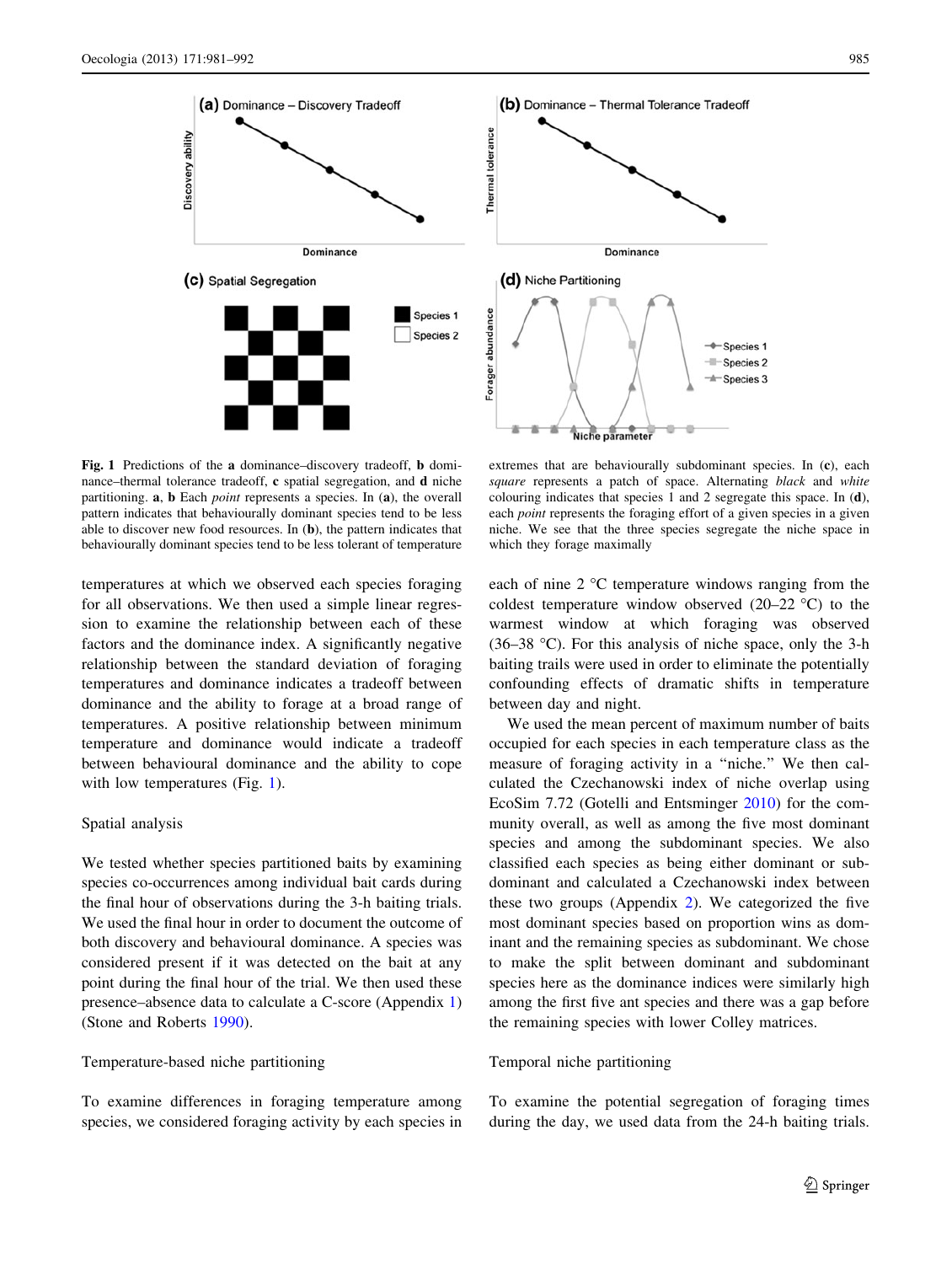Each hour was considered an individual unit that could be used by a species, as has been done by other researchers examining temporal niches (Albrecht and Gotelli [2001](#page-9-0)). Because the 24-h trials started at 0800 hours, the observations at 0800 and 0900 hours were eliminated as they represent the first and second observations after baits were set out and many species were absent from these bait checks. Foraging-time niche analysis was conducted exactly as temperature-based niche segregation was examined above with the mean percent of maximum number of baits occupied for each species in each hour as the measure of foraging activity in a ''niche.''

## Results

We observed a total of 22 ant species in either pitfall traps or on baits in this study, though 12 ant species were common (observed on baits at least 12 times) and subsequently used in the analyses that follow. Additionally, 371 aggressive encounters between species were observed. Camponotus pennsylvanicus was the most behaviourally dominant species at baits. However, the 95 % credible intervals around its dominance score overlapped considerably with those of Crematogaster lineolata, Prenolepis imparis, Camponotus americanus and Camponotus castaneus, suggesting that these five species were generally the dominant species. The least behaviourally dominant ant was Temnothorax curvispinosus (Fig. 2; Table 1). Further, the 95 % credible intervals around the dominance indices overlapped for many species, which is to say many species in this system have similar competitive abilities or, at the very least, more data are needed to discern subtle competitive differences between species.

# Discovery ability

Aphaenogaster rudis discovered baits the fastest, with a median discovery time of 1 min. Camponotus castaneus was the slowest, with a median discovery time of 12 min when it was the first species to discover the bait (Supplemental Fig. 1). After controlling for foraging activity by calculating the residuals of the relationship between abundance and bait discoveries (a metric of how far a species was from discovering the number of baits that would be expected based on its occurrences in pitfall traps), the species that discovered the highest number of new baits, given its abundance, was Aphaenogaster rudis while Camponotus pennsylvanicus discovered the fewest (Table 1). Two species, Tapinoma sessile and Aphaenogaster lamellidens, were not observed frequently enough at discovery trials to determine their discovery ability.



Fig. 2 Dominance (based on proportion of aggressive encounters won), plus or minus credible intervals

Table 1 Dominance (as measured by the Colley dominance matrix) and discovery abilities (residual of actual bait discovery vs. expected bait discovery) for the 12 most common ants in the study system

| Dominance<br><b>Species</b>           |      | Discovery<br>ability |  |
|---------------------------------------|------|----------------------|--|
| Aphaenogaster lamellidens Mayr        | 0.20 | N/A                  |  |
| Aphaenogaster rudis Enzmann           | 0.17 | 164.40               |  |
| Camponotus americanus Mayr            | 0.89 | $-4.26$              |  |
| Camponotus castaneus (Latreille)      | 0.82 | $-21.55$             |  |
| Camponotus pennsylvanicus (De Geer)   | 0.96 | $-46.58$             |  |
| Crematogaster lineolata (Say)         | 0.94 | $-43.38$             |  |
| Formica pallidefulva Latreille        | 0.53 | $-16.55$             |  |
| Formica subsericea Say                | 0.50 | $-3.26$              |  |
| <i>Nylanderia faisonensis</i> (Forel) | 0.12 | 6.00                 |  |
| <i>Prenolepis imparis</i> Emery       | 0.93 | $-18.03$             |  |
| <i>Tapinoma sessile</i> (Say)         | 0.67 | N/A                  |  |
| Temnothorax curvispinosus Mayr        | 0.03 | $-16.80$             |  |

Positive values for discovery ability indicate species that discovered more baits than expected based on worker abundance alone, while negative values indicate species that discovered fewer baits than expected based on worker abundance. Only two species, A. rudis and N. faisonensis discovered food faster than would be expected given their abundance

#### Dominance–discovery tradeoff

Contrary to the predictions of the dominance–discovery tradeoff, we found no relationship between dominance and discovery ability among species using either method for determining discovery ability (colony-level:  $r^2 = 0.15$ ,  $p = 0.27$ ; worker level:  $r^2 = 0.28$ ,  $p = 0.12$ ).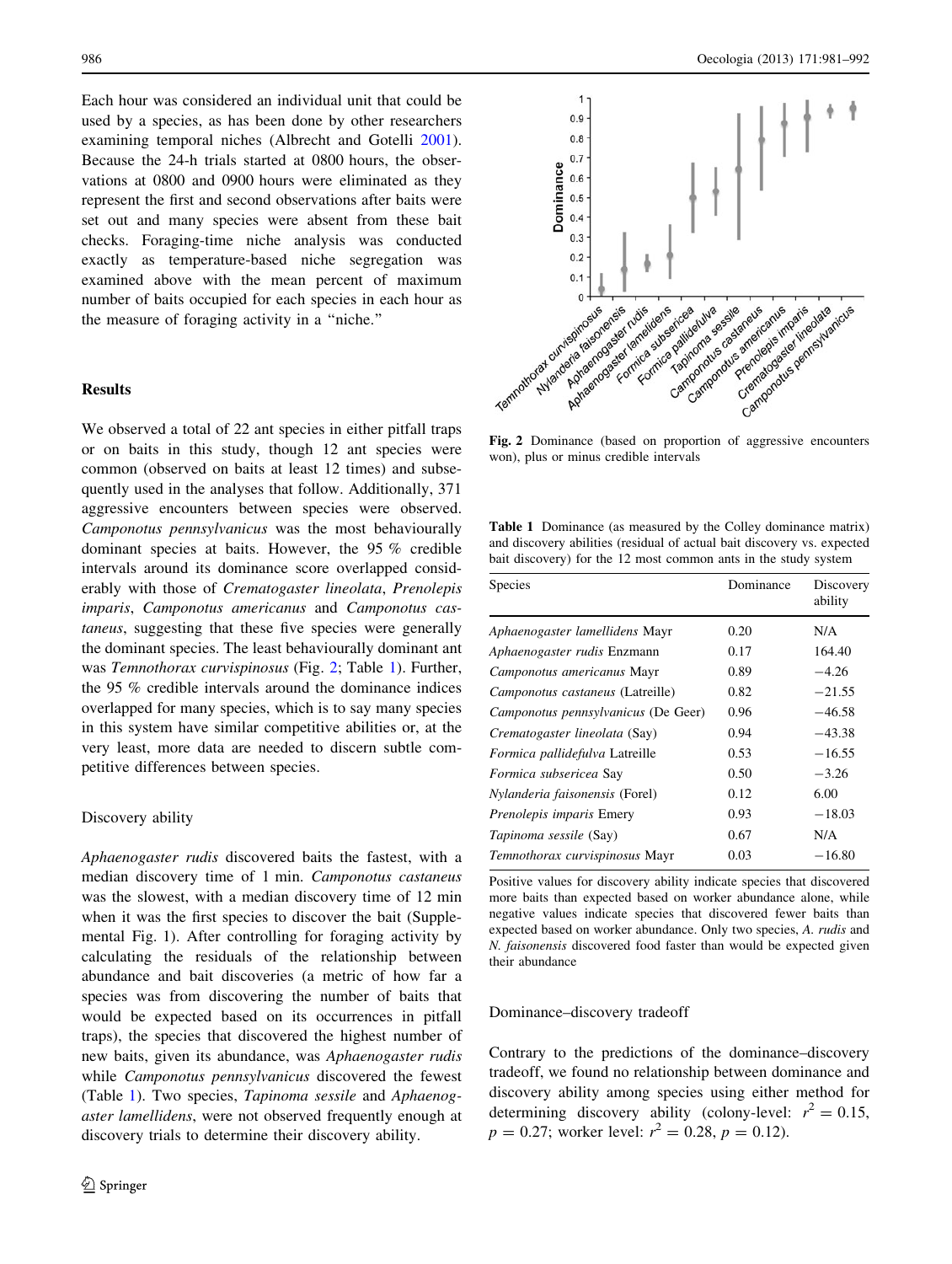#### Dominance–thermal tolerance tradeoff

Ground surface temperatures observed during the day ranged between 19 and 52  $\mathrm{^{\circ}C}$  (based, in part, on whether the bait was in direct sunlight or shade), and some ant species foraged across this entire range (Supplemental Fig. 2). However, 90 % of instances in which we saw ants at baits occurred between 24 and 28  $^{\circ}$ C, with a mean observed ground surface temperature of  $27 \degree C$  and a median of 26 °C. We found no relationship between dominance and mean  $(r^2 < 0.01; p = 0.96)$ , minimum  $(r^2 = 0.01; p = 0.74)$  or maximum foraging temperature  $(r^2 = 0.02; p = 0.67)$ , nor was behavioural dominance related to the standard deviation of foraging temperature  $(r^2 = 0.01; p = 0.83).$ 

#### Spatial analysis

We used null model analyses to determine whether species were spatially segregated from one another. We found no evidence that ant species were spatially segregated overall, among just the dominant species, or among just the subdominant species (Supplemental Fig. 3). That is, in all cases, the observed C-score (a measure of co-occurrence) did not differ from the null expectation that species co-occurred randomly with respect to one another  $(p > 0.20$  in all cases).

## Temperature-based niche partitioning

Considering temperature (based on  $2^{\circ}$ C temperature classes) as a possible factor defining the foraging niche, niche overlap was greater than expected by chance for all groups compared: all ants  $(p<0.01)$ , dominant species only ( $p\lt 0.01$ ), subdominant species only ( $p\lt 0.01$ ), and dominants versus subdominants ( $p < 0.01$ ) (Table 2).

Table 2 Niche segregation for temporal and thermal niches

| Class                       | Obs. niche<br>overlap | Simulated | $\boldsymbol{p}$ |
|-----------------------------|-----------------------|-----------|------------------|
| Thermal niche overlap       |                       |           |                  |
| All                         | 0.63                  | 0.56      | < 0.01           |
| Dominant                    | 0.66                  | 0.53      | < 0.01           |
| Subdominant                 | 0.72                  | 0.63      | < 0.01           |
| Dominant versus subdominant | 0.89                  | 0.76      | < 0.01           |
| Temporal niche overlap      |                       |           |                  |
| All                         | 0.44                  | 0.46      | 0.02             |
| Dominant                    | 0.49                  | 0.45      | < 0.01           |
| Subdominant                 | 0.59                  | 0.45      | < 0.01           |
| Dominant versus subdominant | 0.67                  | 0.73      | <0.01            |
|                             |                       |           |                  |

Bold text indicates which index of niche overlap (observed or expected) was larger

#### Temporal niche partitioning

We observed significant niche-differentiation when time of day was examined as the focal niche axis. In the overall ant community, significant niche segregation of foraging-time was apparent ( $p = 0.02$ ) (Table 2). The five most dominant species, however, showed greater niche overlap than the null expectation ( $p < 0.01$ ) (Fig. 3a). Subdominant species also overlapped in foraging times with one another more than would be expected  $(p < 0.01)$  (Fig. 3b). Additionally, dominant ants occupied a different niche space than did subdominant ants ( $p < 0.01$ ). Dominant ants in the study system focused the bulk of their foraging effort at night while subdominant ants foraged more during the day (Fig. [4](#page-7-0)).

# Discussion

The idea that interspecific competition drives community assembly and limits local coexistence has been at the core of community ecology (Kneitel and Chase [2004](#page-10-0); Tilman [2011](#page-11-0)). Numerous mechanisms promoting the maintenance of coexistence have been proposed in a wide array of taxa (MacArthur [1958;](#page-10-0) Wright [2002](#page-11-0); Silvertown [2004\)](#page-11-0). In ants, competitive interactions and a suite of tradeoffs associated with competitive ability and thermal tolerance have long been thought to structure communities (Hölldobler and



Fig. 3 Percent maximum occurrence of abundance of a dominant ants and b subdominant ants on baits over the course of the day. Shaded areas indicate nighttime. Hour  $\theta$  indicates midnight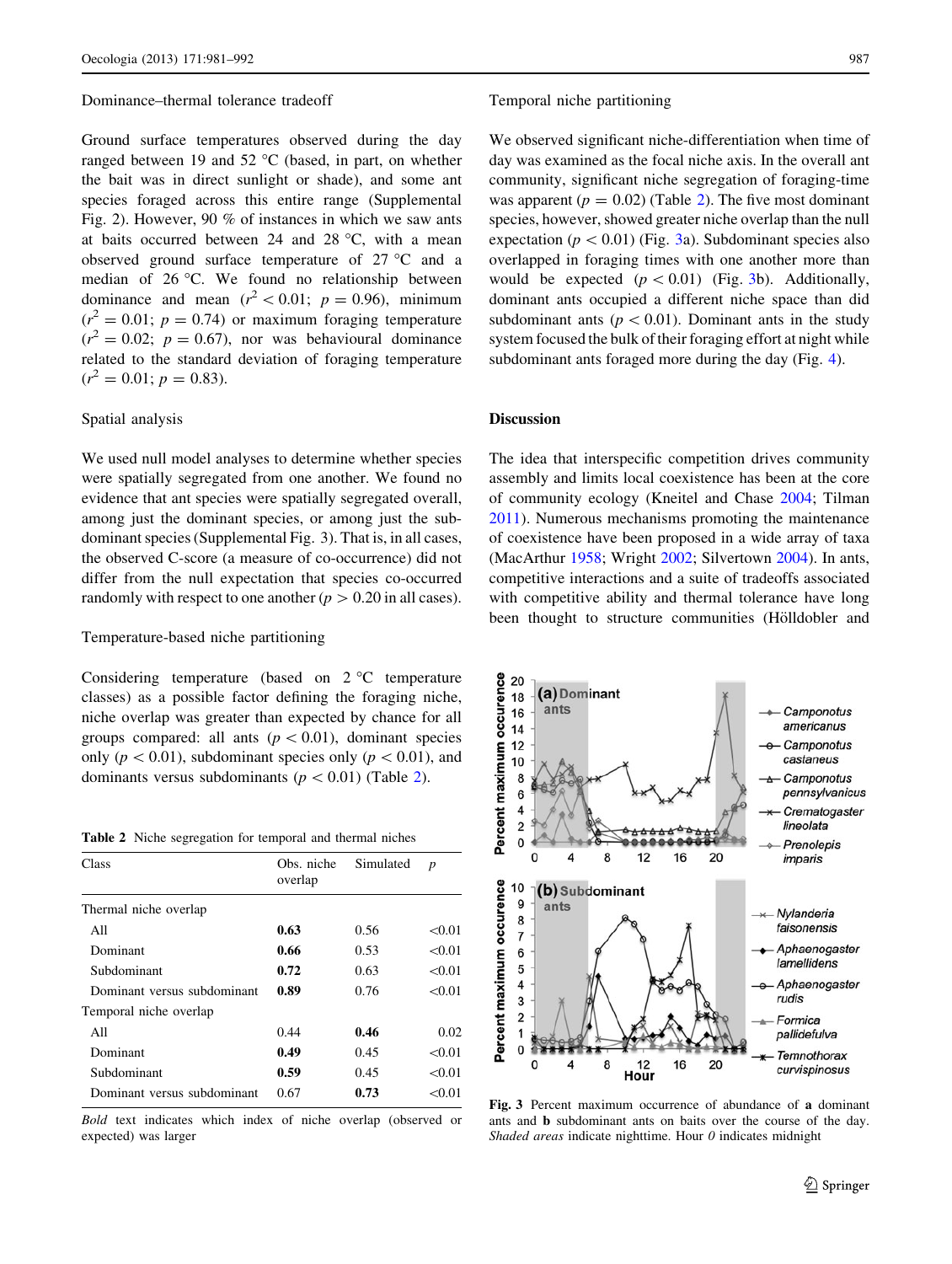<span id="page-7-0"></span>

Fig. 4 Percent maximum occurrence of abundance of dominant ants (combined) and subdominant ants (combined) on baits the course of the day. Hour  $\theta$  indicates midnight

Wilson [1990](#page-10-0); Parr and Gibb [2010\)](#page-10-0). Generally speaking, four common mechanisms have been proposed for coexistence among ant species. These are the dominance–discovery tradeoff (Fellers [1987](#page-10-0)), the dominance–thermal tolerance tradeoff (Cerdá et al. [1997](#page-10-0), [1998;](#page-10-0) Bestelmeyer [2000;](#page-9-0) Lessard et al. [2009](#page-10-0)), spatial segregation (Albrecht and Gotelli [2001\)](#page-9-0), and partitioning of thermal niches (Torres [1984;](#page-11-0) Albrecht and Gotelli [2001\)](#page-9-0). We found no support for any of these coexistence mechanisms. However, our results suggest that foraging times of species are temporally partitioned, which may promote coexistence in forest ant communities. Admittedly, however, temporal niche partitioning in this system may have also arisen for reasons entirely unrelated to interspecific interactions and coexistence.

Ant species in our system are temporally segregated, with behaviourally dominant ants occupying baits during the night and subdominant ants more prevalent during the day. Of course, further investigation is needed to be sure that these species-level interactions scale up to promote coexistence. However, evidence for the importance of temporal niches in ant communities has been found in other systems. For example, Fellers [\(1989](#page-10-0)) found that ant species segregated time in another eastern deciduous forest. In the Maryland forest system she worked in, Prenolepis imparis foraged primarily during the night in summer, while Formica subsericea foraged during the day. We also found Prenolepis imparis to be primarily nocturnal during the study periods and Formica subsericea and F. pallidefulva to be strictly diurnal in our study system. Likewise, diurnally active Formica species in Europe have been found to shift occupation of baits by subdominant species to the night (Vepsäläinen and Savolainen [1990](#page-11-0)). Diurnal segregation of species has also been observed in other ecosystems. In a classic study on a sand ridge in Michigan, Talbot ([1946\)](#page-11-0) observed diurnal variation in ant activity among three ant species. Additionally, Cerdá et al. ([1997,](#page-10-0) [1998](#page-10-0)) also found variability in daily patterns of foraging among ant species in Spain. Similarly, diurnal niche partitioning was found to be important in an Oklahoma grassland, while seasonal niche partitioning was not a factor due to the clustering of species during the warmer part of the year (Albrecht and Gotelli [2001](#page-9-0)). Temperature is commonly suggested as the proximate cue for temporal niche segregation. However, considering only the baiting observations occurring during the day, we found no evidence that temperature explained temporal niche segregation within the studied ant community despite the  $33 \text{ °C}$  range in temperatures observed among baiting stations (though we admit that the hottest temperatures observed across this spectrum were associated with light flecks on the forest floor and, as such, were shortlived). This suggests that temperature is not the cue for foraging. We should note that these daytime temperatures did not encompass the cooler end of the nighttime temperatures, which dropped to as low as  $14 \degree C$  in this study, though the range of daytime temperatures did overlap the average observed nighttime temperature of 21  $^{\circ}$ C. However, using only the daytime temperature data in this analysis allowed us to avoid confounding temperature and time.

If the temporal cue that ants use to decide when to forage is not temperature, it is reasonable to wonder what it might be. Recent studies suggest that light levels may play a role in determining the timing of foraging in some ant species (Narendra et al. [2010;](#page-10-0) Amor et al. [2011\)](#page-9-0), while other species may switch between vision and chemical cues depending on light levels (Beugnon and Fourcassié [1988](#page-9-0)). The bigger question, though, is what factors have favoured the evolution of differences in foraging times. Perhaps competition has favoured such segregation, though it is interesting that the species that are most similar to each other behaviourally (which is to say dominant Camponotus species) tend to forage at the same time. Another factor that could shape temporal foraging patterns may be food availability. For example, there is evidence in other systems that honeydew quality and availability may vary over the course of a day; such variation in availability of this key resource could shape daily activity patterns (Degan and Gersani [1989;](#page-10-0) Pekas et al. [2011](#page-10-0)). Thus, segregation of food resources may also influence temporal foraging patterns. Alternatively, and not exclusively, phorid flies and other parasites may limit the activity of dominant species during the day. During the study, phorid flies were frequently observed attacking Camponotus species during the day. Phorid flies have been found to limit daytime foraging by a species of leaf-cutter ants in Costa Rica (Orr [1992](#page-10-0)) and to cause shifts in Pheidole titanis toward nocturnal foraging in a dry season deciduous thorn forest in Mexico (Feener [1988](#page-10-0)). Beyond regulating diurnal patterns, phorid flies are known to alter competitive interactions between species (LeBrun and Feener [2007\)](#page-10-0).

The dominance–discovery tradeoff does not seem to mediate the coexistence of ant species in our study system.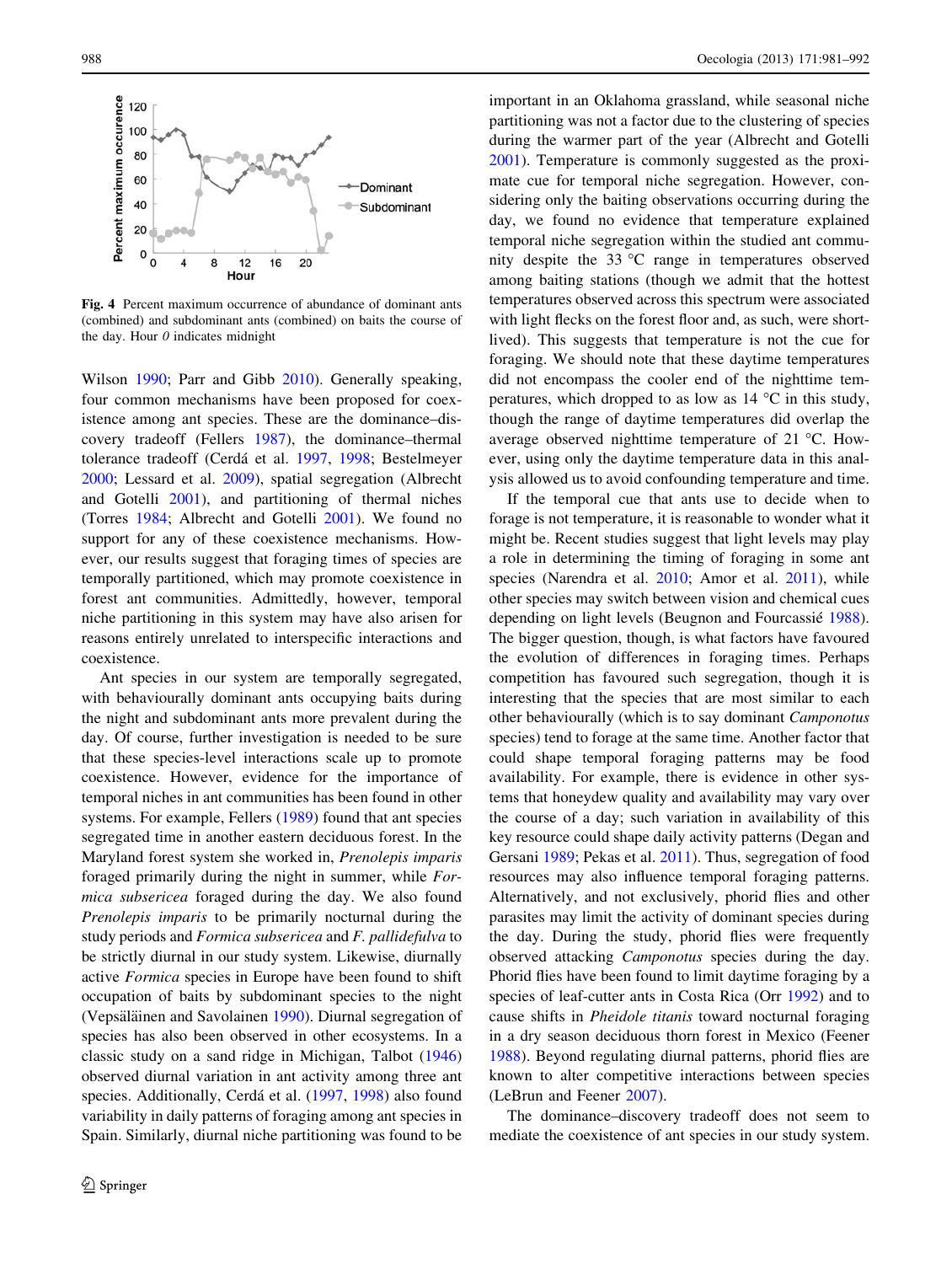Previous studies in eastern deciduous forests on the dominance–discovery tradeoff have found support for this mechanism (Fellers [1987\)](#page-10-0), while others have not (Lessard et al. [2009\)](#page-10-0). However, the substantial overlap in the credible intervals among species indicates that a strict linear dominance hierarchy does not exist in this system. This lack of a true linear hierarchy may lessen the role of tradeoffs in functional traits in promoting coexistence. Additionally, intransitivities under certain environmental conditions or for some resources may also lead to coexistence (Sanders and Gordon [2003](#page-11-0)). Further, our failure to find evidence of this tradeoff may be, at least in part, because one ant species (A. rudis) dominated bait discoveries over all other species. The ability of this single species to find food resources more efficiently than any other ant species in the system may alter the predictive power of the dominance–discovery tradeoff for other subdominant species in this system. A. rudis was also present in Fellers's [\(1987](#page-10-0)) system and was also the species most adept at discovering baits in that system. However, Fellers's system had two other commonly observed species that were fairly close to A. rudis in discovery ability. Interestingly, one of these species was Temnothorax curvispinosus (ex Leptothorax curvispinosus), a species which we found to be a relatively poor discoverer of food resources in our study. Variability in community composition may cause this tradeoff to be important in some systems but not in others. However, a recent review (Parr and Gibb [2011](#page-10-0)) suggests that the dominance–discovery tradeoff may not be general among ant assemblages in a variety of systems.

We also found little evidence for the dominance–thermal tolerance tradeoff in maintaining species coexistence. A dominance–thermal tolerance tradeoff may be more important in systems in which temperatures are high or low enough to limit foraging in intolerant species (Cerdá et al. [1997,](#page-10-0) [1998](#page-10-0); Bestelmeyer [2000](#page-9-0); Lessard et al. [2009;](#page-10-0) Wiescher et al. [2011\)](#page-11-0). In hot, arid systems, the only species foraging during the hottest periods of the day are often the subordinate species (Cerdá et al. [1997,](#page-10-0) [1998](#page-10-0)), while in relatively more benign systems, the reverse has been found, with subordinate ants foraging more frequently at cooler, and across a broader range of, temperatures, relative to dominant ants (Lessard et al. [2009\)](#page-10-0). Additionally, Lynch et al. ([1980\)](#page-10-0) found evidence for seasonal niche segregation in a Maryland deciduous forest, suggesting the importance of temperature in this system on an annual timescale.

In ants, both the dominance–discovery and dominance– thermal tolerance tradeoffs are problematic as general explanations for coexistence because of the lack of an agreed measure of dominance (for example: Fellers [1987](#page-10-0); LeBrun and Feener [2007](#page-10-0)). In addition, dominance hierarchies can vary based on additional variables such as tem-perature and time of day (Cerdá et al. [1997](#page-10-0)), resource availability (Sanders and Gordon [2003\)](#page-11-0), or simply due to unmeasured or stochastic factors, making it challenging to demonstrate whether such tradeoffs promote coexistence. The uncertain status of tradeoffs as a general explanation for coexistence in ants stands in contrast to the case for many other taxa where tradeoffs seem to be common (Tilman [2011\)](#page-11-0).

Finally, we did not find any evidence that ant species partition space, in contrast to the results of many studies that have shown ant species are often spatially segregated within communities (Adams [1994](#page-9-0); Majer et al. [1994](#page-10-0); Blüthgen et al. [2004\)](#page-9-0). Many of the studies examining spatial segregation among ants have dealt with arboreal species (but see Albrecht and Gotelli [2001](#page-9-0); Sanders et al. [2007b](#page-11-0)), while our study focused on ground-dwelling species. Additionally, temperature may mediate patterns of co-occurrence within sites, if interspecific competition and microhabitiat preferences result in spatial segregation of microsites that differ in temperature (Vepsäläinen and Savolainen [1990](#page-11-0); Wittman et al. [2010](#page-11-0)). Spatial segregation can be particularly common among dominant ants. However, we did not observe spatial segregation even among the five most dominant ant species. This result agrees with the findings of Sanders et al. ([2007a](#page-11-0)), who considered dominant arboreal ant species within a tropical forest and found them to co-occur randomly. However, Sanders et al. [\(2007a\)](#page-11-0) did find that, in a tropical agro-ecosystem, all species co-occurred less frequently than expected by chance, suggesting that, overall, arboreal species in that tropical system segregate space. Perhaps the result most similar to ours comes from a study of ant assemblages in the northeastern US. Gotelli and Ellison ([2002\)](#page-10-0) found spatial segregation to be important in ant communities at regional scales (essentially among sites separated by tens of km), but failed to find evidence for spatial segregation at local scales within sites. In our study (and in others), the lack of spatial segregation likely points to the importance of other factors in limiting competitive interactions among ant species.

In our study system, the only niche-based difference among species that might facilitate coexistence was temporal niche segregation. In general, dominant ant species foraged during the night, while subdominant ants tended to recruit to baits more commonly during the day. Such segregation might result from competitive displacement, but it may simply be a result of other ecological or evolutionary processes (such at the influence of parasitism). An important implication of these results is the need to conduct more ecological research during periods traditionally less well studied (i.e. night). The vast majority of ecological studies on ants as well as other organisms are conducted during the day. However, there may be important differences in species activity during the night versus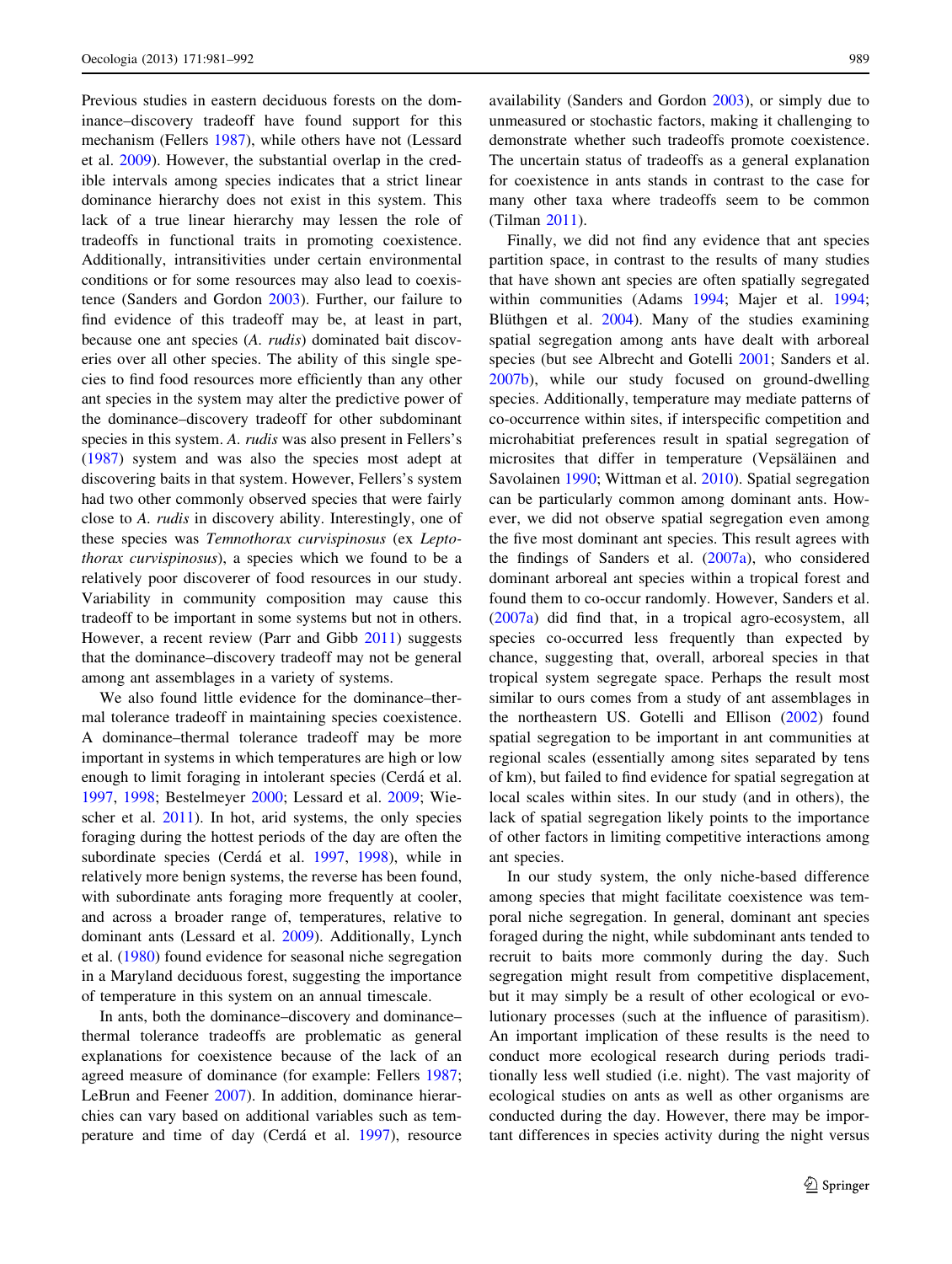<span id="page-9-0"></span>the day, and these differences may, in large part, determine the structure of some ant assemblages.

We should be clear that this study does not exhaustively test all potential mechanisms of coexistence. For example, all the mechanisms we tested assume that interspecific competition is important in the structuring of ant com-munities (Hölldobler and Wilson [1990](#page-10-0); Parr and Gibb [2010\)](#page-10-0). However, intraspecific interactions also have the potential to regulate community composition if the influence of intraspecific competition for some species is greater than the influence in interspecific competition (Shorrocks et al. [1984;](#page-11-0) Shorrocks and Sevenster [1995](#page-11-0)). While we did not explicitly quantify intraspecific interactions during this experiment, we observed interspecific interactions much more frequently than intraspecific interactions. However, the relative impacts of intraspecific competition in ants are poorly understood (but see Boulay et al. [2010](#page-10-0)). Additionally, we consider only mechanisms that involve competition for food. Competition for nest sites (Andersen 2008) and the perturbation of foraging by parasitoids (LeBrun and Feener [2007](#page-10-0)) may also play a role in structuring these communities. Even considering competition for food, another possible driver of coexistence could include segregation of particular types of food resources (Bernstein 1979; Sanders and Gordon [2003](#page-11-0)). The ants observed in this study tend to be generalist omnivores, but we do not know the extent to which their diets overlap. Additional testing, perhaps with stable isotopes, would provide more information on potential dietary differences among these species (Blüthgen et al. 2003; Tillberg et al. [2006;](#page-11-0) Fiedler et al. [2007\)](#page-10-0). It should also be noted that the mechanisms examined in this study all assume that populations are in equilibrium. However, as with many other studies, we do not explicitly test this assumption. Thus, it is possible that the focal community is not at equilibrium (Siepielski and McPeek [2010](#page-11-0)). Finally, we examined temporal segregation on only a diurnal timescale, but segregation on seasonal timescales could also be important (Lynch [1981](#page-10-0)). However, while it is possible that partitioning of activity times among months or seasons throughout the year is possible, we have found little evidence of such a mechanisms in this system (Stuble, unpublished data).

Our results point not only to the possible importance of temporal niche partitioning in at least some ecosystems but also to the potential for temporal niche segregation to operate outside the influence of temperature. Temporal segregation has also been suggested as a mechanism of coexistence in assemblages of other species (Carothers and Jaksić [1984](#page-10-0); Kronfeld-Schor and Dayan [1999](#page-10-0)). However, even if temporal segregation leads to non-random temporal overlap of the activity patterns of species, temporal segregation may have evolved for other reasons (such as

avoidance of parasitism) that have very little to do with interspecific competition and coexistence. Taken together, our approach of testing multiple competing hypotheses for coexistence among ant species is beginning to rule out some mechanisms while finding support for others, at least in this study system. Replicating this work in other systems, be they ant assemblages or otherwise, will provide much needed answers to one of the most vexing questions in ecology—how so many seemingly similar species coexist in local communities.

Acknowledgments We thank C. Hirsch for help in the field. Discussions with N.J. Gotelli and A.E. Ellison, and comments by H. Gibb, S.E. Kuebbing, J.P. Lessard, and two anonymous reviewers helped to improve this manuscript. D. Simberloff helped with the creating the confidence intervals for measures of dominance. R.R. Dunn and N.J. Sanders were supported by DOE-PER DE-FG02- 08ER64510. Additionally, K.L. Stuble was supported by the DOE GREF and EPA STAR programs, and by the Department of Ecology and Evolutionary Biology at the University of Tennessee. G.L. McCormick was supported by a DOE SURE.

#### References

- Adams ES (1994) Territory defense by the ant Azteca trigona: maintenance of an arboreal ant mosaic. Oecologia 97:202–208
- Adler FR, LeBrun EG, Feener DH (2007) Maintaining diversity in an ant community: modelling, extending, and testing the dominance–discovery trade-off. Am Nat 169:323–333
- Albrecht M, Gotelli NJ (2001) Spatial and temporal niche partitioning in grassland ants. Oecologia 126:134–141
- Amor F, Ortega P, Cerda´ X, Boulay RR (2011) Solar elevation triggers foraging activity in a thermophilic ant. Ethology 117: 1031–1039
- Andersen AN (1983) Species diversity and temporal distribution of ants in the semi-arid mallee region of northwestern Victoria. Aust J Ecol 8:127–137
- Andersen AN (1992) Regulation of ''momentary'' diversity by dominant species in exceptionally rich ant communities of the Australian seasonal tropics. Am Nat 140:401–420
- Andersen AN (2008) Not enough niches: non-equilibrial processes promoting species coexistence in diverse ant communities. Austral Ecol 33:211–220
- Bernstein RA (1979) Relations between species diversity and diet in communities of ants. Insect Soc 4:313–321
- Bestelmeyer BT (2000) The trade-off between thermal tolerance and behavioral dominance in a subtropical South American ant community. J Anim Ecol 69:998–1009
- Beugnon G, Fourcassié V (1988) How do red wood ants orient during diurnal and nocturnal foraging in a three dimensional system? II. Field experiments. Insect Soc 35:106–124
- Blüthgen N, Stork NE (2007) Ant mosaics in a tropical rainforest in Australia and elsewhere: a critical review. Austral Ecol 32:93–104
- Blüthgen N, Gebauer G, Fiedler K (2003) Disentangling a rainforest food web using stable isotopes: dietary diversity in a species-rich ant community. Oecologia 137:426–435
- Blüthgen N, Stork NE, Fiedler K (2004) Bottom-up control and cooccurrence in complex communities: honeydew and nectar determine a rainforest ant mosaic. Oikos 106:344–358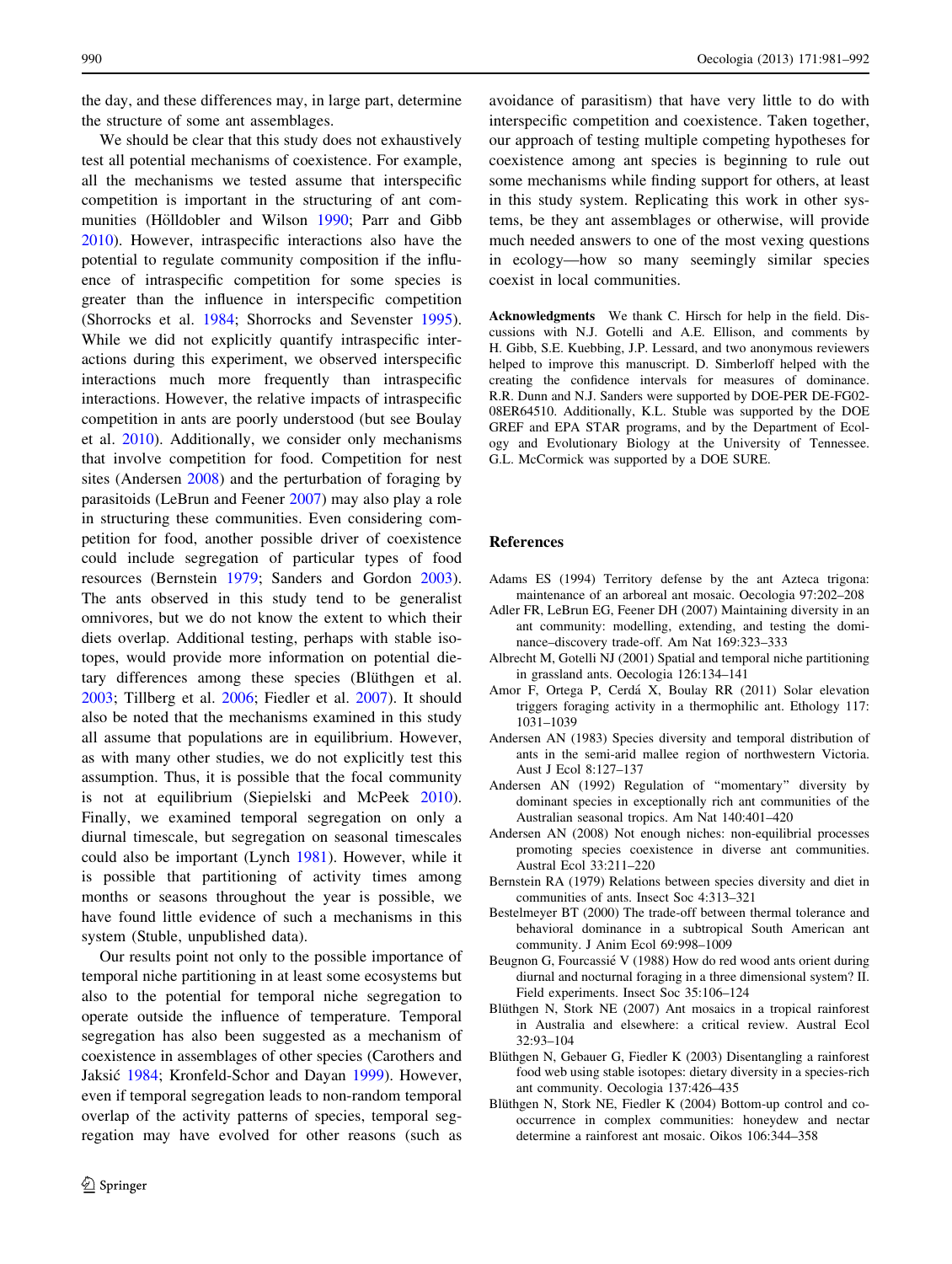- <span id="page-10-0"></span>Boulay R, Galarza JA, Chéron B, Hefetz A, Lenoir A, van Oudenhve L, Cerda´ X (2010) Intraspecific competition affects population size and resource allocation in an ant dispersing by colony fission. Ecology 91:3312–3321
- Carothers JH, Jaksic´ FM (1984) Time as a niche difference: the role of interference competition. Oikos 42:403–406
- Cerda´ X, Retana J, Cros S (1997) Thermal disruption of transitive hierarchies in Mediterranean ant communities. J Anim Ecol 66:363–374
- Cerdá X, Retana J, Manzaneda AJ (1998) The role of competition by dominants and temperature in the foraging of subordinate species in Mediterranean ant communities. Oecologia 117:404–412
- Chase JM, Leibold MA (2003) Ecological niches. University of Chicago Press, Chicago
- Colley W (2002) Colley's bias free college football ranking method. <http://www.colleyrankings.com/>
- Davidson DW (1998) Resource discovery versus resource domination in ants: a functional mechanism for breaking the trade-off. Ecol Entomol 23:484–490
- Degan AA, Gersani M (1989) Environmental effects on activity and honeydew collection by the weaver ant Polyhachis simplex (Hymenoptera: formicidae) when attending the mealybug Trabutina sp. (Homoptera: pseudococcidae). J Zool (Lond) 218:421–432
- Dueser RD, Shuggart HH (1979) Niche pattern in a forest-floor small mammal fauna. Ecology 60:108–118
- Dunn RR, Parker CR, Sanders NJ (2007) Temporal patterns of diversity: assessing the biotic and abiotic controls of ant assemblages. Biol J Linn Soc 91:191–201
- Feener DH (1988) Effects of parasites on foraging and defence behavior of a teritophagous ant, Pheidole titans Wheeler (Hymenoptera Formicidae). Behav Ecol Sociobiol 22:421–427
- Feener DH, Orr MR, Wackford KM, Longo JM, Benson WW, Gilbert LE (2008) Geographic variation in resource dominance–discovery in Brazilian ant communities. Ecology 89:1824–1836
- Fellers JH (1987) Interference and exploitation in a guild of woodland ants. Ecology 68:1466–1478
- Fellers JH (1989) Daily and seasonal activity in woodland ants. Oecologia 78:69–76
- Fiedler K, Kuhlmann F, Schlick-Steiner BC, Steiner FM, Gebauer G (2007) Stable N-isotope signatures of central European ants– assessing positions in a trophic gradient. Insect Soc 54:393–402
- Gotelli NJ, Ellison AM (2002) Assembly rules for New England ant assemblages. Oikos 99:591–599
- Gotelli NJ, Entsminger GL (2010) EcoSim: null models software for ecology. Acquired Intelligence, Kesey-Bear, Jericho, VT
- Gotelli NJ, Graves GR (1996) Null models in ecology. Smithsonian Institution, Washington, DC
- Gotelli NJ, McCabe DJ (2002) Species co-occurrence: a metaanalysis of J.M. Diamond's assembly rules model. Ecology 83:2091–2096
- Gotelli NJ, Graves GR, Rahbek C (2010) Macroecological signals of species interactions in the Danish avifauna. Proc Natl Acad Sci USA 107:5030–5035
- Gotelli NJ, Ellison AM, Dunn RR, Sanders NJ (2011) Counting ants (Hymenoptera: formicidae): biodiversity sampling and statistical analysis for myrmecologists. Myrmecol News 15:13–19
- Gutman R, Dayan T (2005) Temporal partitioning: an experiment with two species of spiny mice. Ecology 86:164–173
- Hölldobler B, Wilson EO (1990) The ants. Harvard University Press, Cambridge
- Hubbell SP (2001) The unified neutral theory of biodiversity and biogeography. Princeton University Press, Princeton
- Hutchinson GE (1959) Homage to Santa Rosalia or why are there so many kinds of animals? Am Nat 93:145–159
- Kaspari M (1993) Body size and microhabitat use in neotropical granivorous ants. Oecologia 96:500–507
- Kneitel JM, Chase JM (2004) Trade-offs in community ecology: linking spatial scales and species coexistence. Ecol Lett 7:69–80
- Kronfeld-Schor N, Dayan T (1999) The dietary basis for temporal partitioning: food habits of coexisting Acomys species. Oecologia 121:123–128
- Kunz TH (1973) Resource utilization: temporal and spatial components of bat activity in central Iowa. J Mammal 54:14–32
- LeBrun EG, Feener DH (2007) When trade-offs interact: balance of terror enforces dominance discovery trade-off in a local ant assemblage. J Anim Ecol 76:58–64
- Lessard JP, Dunn RR, Sanders NJ (2009) Temperature-mediated coexistence in temperate forest ant communities. Insect Soc 56:149–156
- Levine JM, HilleRisLambers J (2009) The importance of niches for the maintenance of species diversity. Nature 461:254–257
- Levine JM, Rees M (2002) Coexistence and relative abundance in annual plant assemblages: the roles of competition and colonization. Am Nat 160:452–467
- Levings SC, Traniello JFA (1981) Territoriality, nest dispersion, and community structure in ants. Psyche 88:265–320
- Lynch JF (1981) Seasonal, sucessional, and vertical segregation in a Maryland ant community. Oikos 37:183–198
- Lynch JF, Balinsky EC, Vail SG (1980) Foraging patterns in three sympatric forest ant species, Prenolepis imparis, Paratrechina melanderi and Aphaenogaster rudis (Hymenoptera: formicidae). Ecol Entomol 5:353–371
- MacArthur RH (1958) Population ecology of some warblers of northeastern coniferous forests. Ecology 39:599–619
- Majer JD, Delabie JHC, Smith MRB (1994) Arboreal ant community patterns in Brazilian cocoa farms. Biotropica 26:73–83
- McPeek MA, Grace M, Richardson JML (2001) Physiological and behavioural responses to predators shape the growth/predation risk trade-off in damselflies. Ecology 82:1535–1545
- Narendra A, Reid SF, Hemmi JM (2010) The twilight zone: ambient light levels trigger activity in primitive ants. Proc R Soc Lond B 277:1531–1538
- Orr MR (1992) Parasitic flies (Diptera: phoridae) influence foraging rhythms and caste division of labor in the leaf-cutter ant, Atta cephalotes (Hymenoptera: formicidae). Behav Ecol Sociobiol 30:395–402
- Parr CL, Gabb H (2010) Competition and the role of dominant ants. In: Lach L, Parr CL, Abbott L (eds) Ant ecology. Oxford University Press, Oxford, pp 77–96
- Parr CL, Gibb H (2011) The discovery-dominance trade-off is the exception, rather than the rule. J Anim Ecol 81:233–241
- Parr CL, Sinclair BJ, Andersen AN, Gaston KJ, Chown SL (2005) Constraints and competition in assemblages: a cross-continental and modelling approach for ants. Am Nat 165:481–494
- Pekas A, Tena A, Aguilar A, Garcia-Mari F (2011) Spatio-temporal patterns and interactions with honeydew-producing Hemiptera of ants in a Mediterranean citrus orchard. Agric For Entomol 13:89–97
- Pfeiffer M, Tuck HC, Lay TC (2008) Exploring arboreal ant community composition and co-occurrence patterns in plantations of oil palm Elaeis guineensis in Borneo and Peninsular Malaysia. Ecography 31:21–32
- Retana J, Cerdá X (2000) Patterns of diversity and composition of Mediterranean ground ant communities tracking spatial and temporal variability in the thermal environment. Oecologia 123:436–444
- Ribas CR, Schoereder JH (2002) Are all ant mosaics caused by competition? Oecologia 131:606–611